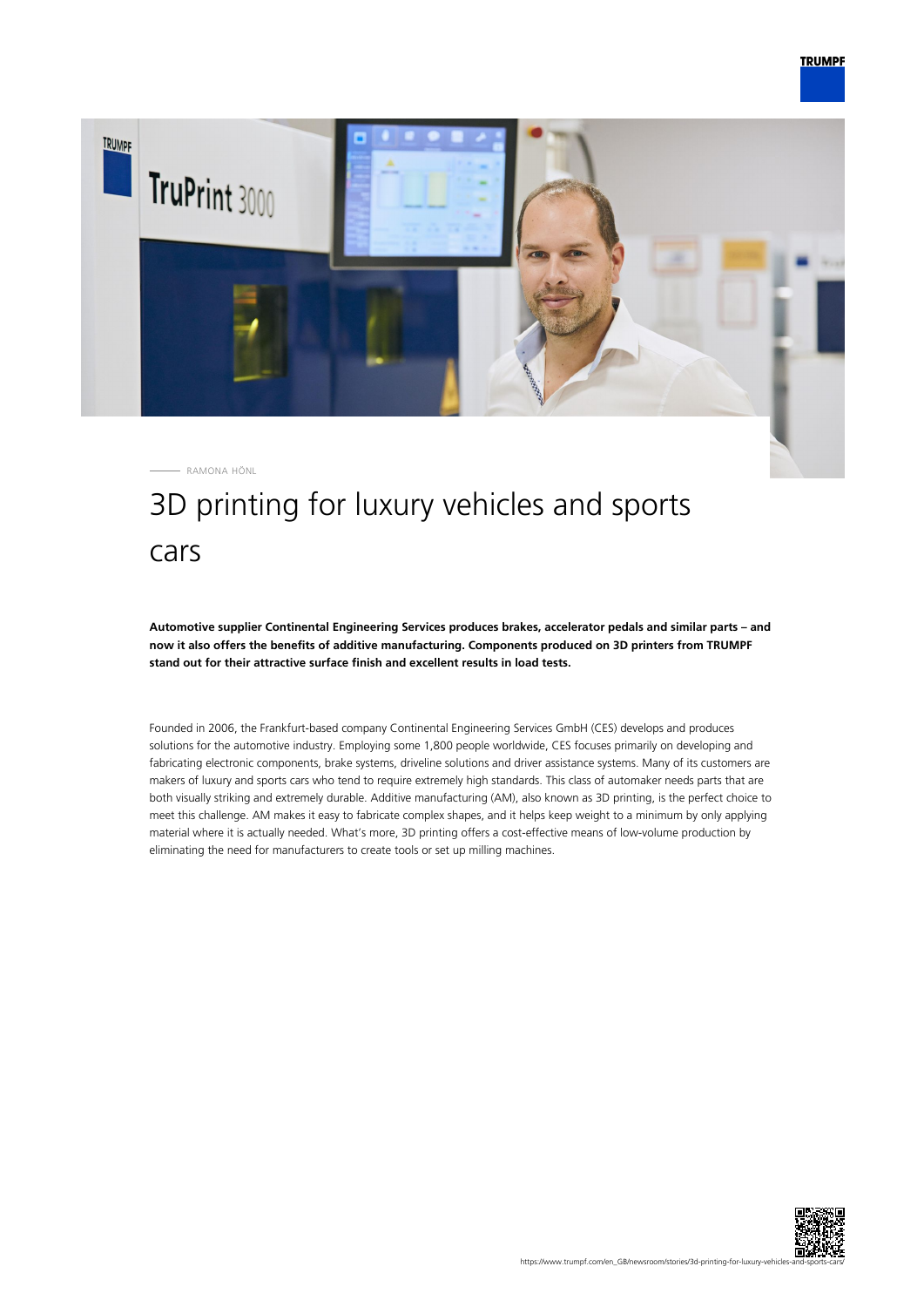

Stefan Kammann heads up the ADaM (Additive Design and Manufacturing) center of competence at CES. He and his team 3D print brake calipers. © TRUMPF / Uwe Nölke

#### **Few automakers are currently using additive manufacturing**

Despite these benefits, additive manufacturing in the automotive industry is more of an exception than the rule. Some manufacturers already use 3D printing for prototypes, replacement parts or individual components, but it's still relatively rare to see AM on the production line. This is where CES has taken on a pioneering role. In 2017, the company became one of the few manufacturers in the industry to establish its own additive manufacturing unit in the form of a center of competence for Additive Design and Manufacturing (ADaM). The unit now employs 20 people and is run by Stefan Kammann.

Most of the 3D printers at ADaM print plastic parts, generally as prototypes or for test purposes. "In low-volume production, 3D printing is faster than milling or die casting. That shortens development times," says Kammann. The team also uses additive manufacturing to configure their automated production lines. For example, if they want a robot to take hold of a metal blank, they first have to teach the robot how to do it. Additive manufacturing allows them to fabricate a simplified version of the blank, omitting any connections or brackets that the robot would not come into contact with anyway. This is more economical than using original metal blanks that would have to be discarded after the tests.

### **TRUMPF lasers are a key part of the company's machinery**

CES has also been printing metal parts since January 2018, using two models from the TruPrint 3000 range of 3D printers from TRUMPF. CES has long relied on this Ditzingen-based high-tech company as a trusted partner. It currently has a total of ten TRUMPF systems that it uses to cut, weld and bend sheet metal. Based on the positive experience CES has had with TRUMPF in the past, they opted to take the same route for metal 3D printing.

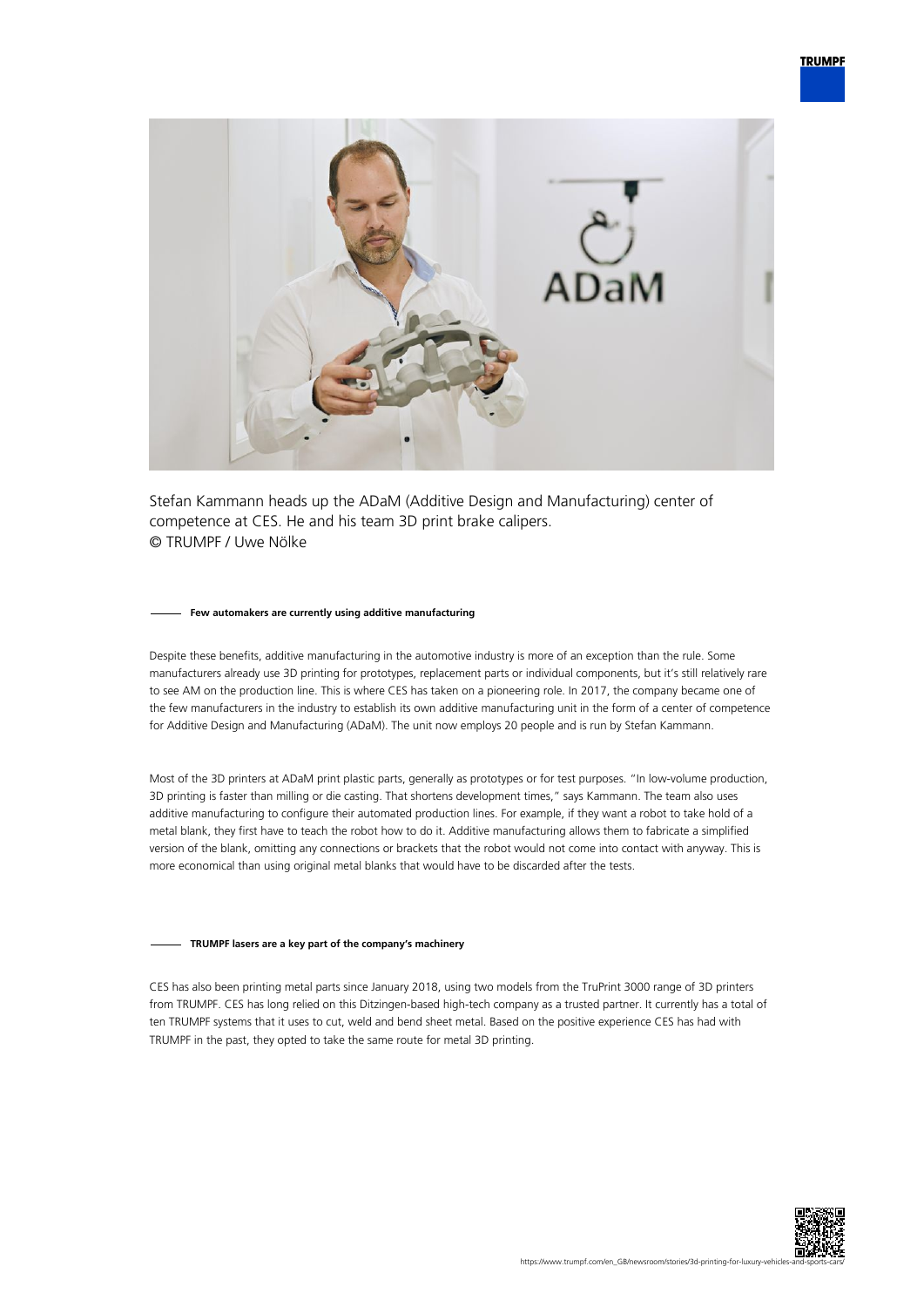

In January 2018, CES began printing parts for the automotive industry on two machines from TRUMPF's TruPrint 3000 series. © TRUMPF / Uwe Nölke

#### **3D printing improves surface quality of automotive parts**

Kammann relies on his two TruPrint machines to print parts that require high quality surfaces. "Only 3D printing can produce a surface as beautifully smooth as this," Kammann says, running his hand over a gleaming accelerator pedal. "This kind of result makes an outstanding impression on customers that produce luxury vehicles," he adds. He also uses the TruPrint 3000 to 3D print mirror housings, displays and control units. CES even uses the TRUMPF machines to print parts for its in-house production needs. Kammann recalls how the team was unhappy with the shielding gas nozzle for the robot welding cell. The cooling channels, drilled apertures and fluid flows simply didn't meet their requirements, so the engineers decided to design and print a new part that would have been impossible to make by conventional means. The new part distributes the shielding gas more evenly throughout the welding cell.

#### **Printed brake calipers brake better**

Kammann is particularly proud of a brake caliper he produces for a number of automakers on the TruPrint 3000. It is still fairly unusual to see 3D printing being used for these kinds of production-scale components, largely because suppliers are required to obtain a road permit, which is a complex and costly business. They have to perform numerous tests to demonstrate that the printed part behaves exactly the same on the road as a part made using conventional methods. "Few companies can do that, because it requires in-depth knowledge of the processes and quality requirements," says Kammann. In the case of the brake caliper, the ADaM team carried out computed tomography scans and tensile tests as well as dynamic load tests, which involved applying high pressure to the brakes some 30,000 times. The results showed that the printed brake caliper was actually more resilient than the brake caliper produced by conventional means. "That was enough to persuade our customer to use AM methods to produce the brake caliper in the future," says Kammann. Even better, the 3D-printed brake caliper turned out to be quicker to produce. The delivery time for traditional sand casting methods is around 12 to 14 weeks, but that drops to just one week with 3D printing. Conventional manufacturing methods may be cheaper for bigger orders, but 3D printing is an excellent choice for producing brake calipers in small batches.